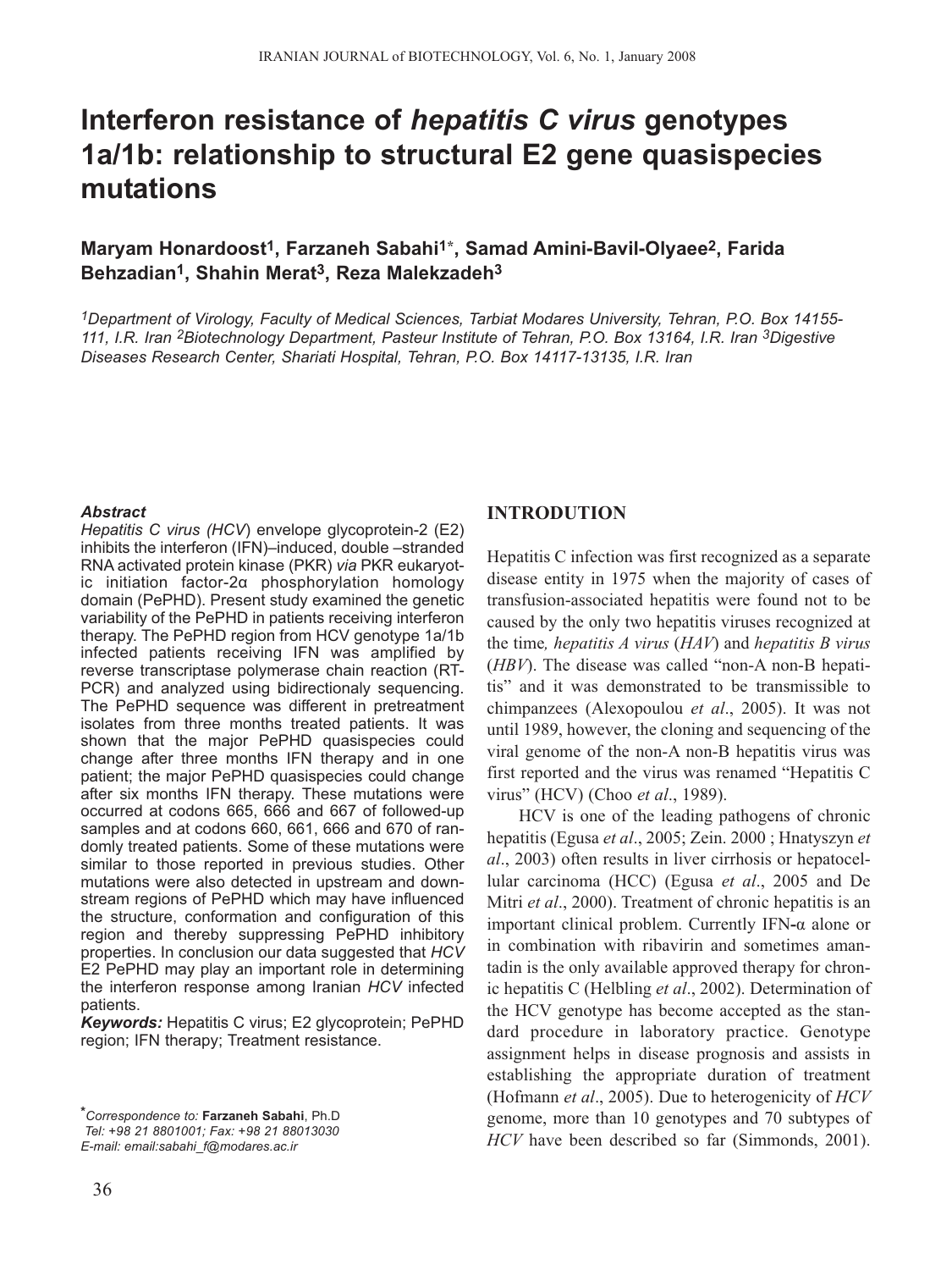Based on the chronic nature of *HCV* infection and the tremendous burden on healthcare resources, clinicians and laboratorians have looked for key epidemiological, pathological and viral characteristics that may provide insights into disease progression, severity and response to therapy for better administration of effective therapeutic regimens as well as long-term management of infected individuals. Determination of viral genotype has been identified as one parameter that could provide direction in the clinical management of patients with chronic *HCV* infection (Hnatyszyn *et al*., 2003; Hofmann *et al*., 2005). Such information has provided important clues for mechanism of IFN resistance of *HCV*.

Recently, Taylor *et al*., have reported that the *hepatitis C virus* envelope glycoprotein-2 inhibits the interferon (IFN)-induced, double-stranded RNA-activated protein kinase (PKR) via the PKR eukaryotic initiation factor-2 alpha phosphorylation homology domain (PePHD) in cell culture system (Polyak *et al*., 2000; Taylor *et al*., 1999 and 2000). This region (aa 659-670 in genotype 1) of glycoprotein E2 contains a stretch of amino acids that share a high degree of homology with the autophosphorylation site of PKR and phosphorylation site of its substrate eIF2 $\alpha$  and can inhibits PKR activation and prevents translation shutoff mediated by IFN (Kato *et al*., 1990; Hosseini-Moghaddam *et al*., 2006; Voisset 2004; Uedaa *et al*., 2004). Greater homology was found between PKR and E2 GenBank sequences from *HCV* genotypes 1a and 1b than genotypes 2a, 2b and 3a. This finding is noteworthy, because *HCV*-1a and *HCV*-1b infections are typically more resistant to IFN therapy than *HCV*-2 and *HCV*-3 genotypes (Ralston *et al*., 1993). On the other hand, some groups have suggested negative results in relationship between PePHD and IFN efficacy in studied patients (Yang *et al*., 2003; Watanabe *et al*., 2003).

In this work, the PePHD sequence in randomlyselected 23 patient samples with *HCV* genotype 1a/1b infection whom treated with IFN- $\alpha$  were studied in order to asses the mutations variation in the PePHD sequence and analyz their effects on IFN therapy.

#### **MATERIALS AND METHODS**

**Patients:** Thirty-six *HCV* Iranian infected patients were enrolled in this survey whom originated from Iran. This gallery consisted of 25 males and 11 females with the mean age of 33.5 (ranging 12-67 years). Samples were collected in tubes containing EDTA, centrifuged at the collect site (Public Health Central Laboratory, Porto Alegre, RS) and sent immediately in a refrigerated container to the Amplicon Laboratory, Porto Alegre for HCV genotyping. All samples were stored at -70ºC until use. To avoid RNA degradation, aliquots were not thawed more than once prior to analysis. All patients were checked for *HCV*, human immunodeficiency virus (*HIV*) and *hepatitis B virus (HBV*) by commercial available ELISA kits (Organon Technica, Turnhout, Belgium). All patients were positive for anti-*HCV* and negative for HBsAg and *HIV* antibodies. Thirty patients were randomly opted for and studied cross-sectionally. This sample size was more or less similar to other studies. Five patients were chosen to be monitored for 3 to 6 months after antiviral regime treatment. These patients received 6 MU of recombinant IFN-α 2b and ribavirin three times weekly. Other 25 patients received this treatment regime without following.

**HCV genotype determination based on 5´-UTR region:** *HCV* positive sera were collected and then kept frozen immediately at -70°C. HCV RNA was extracted by High Pure Viral RNA extraction Kit (Roche, Mannheim, Germany) in biosafety level II Laboratory and practice using biosafty level II biological cabinet. A First Strand cDNA (complementary deoxyribonucleic acid) Synthesis Kit (Fermentas, Vilnius, Lithuania) was utilized for cDNA synthesis using random hexamer primers according to manufacturer procedure. *HCV* 5´-UTR region was amplified through a nested-PCR strategy and subjected to determination of *HCV* genotypes using restriction fragment length polymorphism (RFLP) method (Phjanpelto *et al*., 1996; Pérez-Ruiz *et al*., 1997 and MH Ahmadi Pour *et al*., 2006). Each batch of samples was processed with negative controls (Healthy non-smokers individuals for HCV, HBV and HIV) and positive control containing plasmids with HCV 5´-UTR region in all steps.

**Amplification and sequencing of the PePHD region of HCV E2 glycoprotein:** Based on *HCV* PCR-RLFP genotyping results, two different sets of nested PCR primers for HCV genotypes 1a and 1b were designed in the conserved sequences of the PePHD region based on data available from the Los Alamos *HCV* Sequence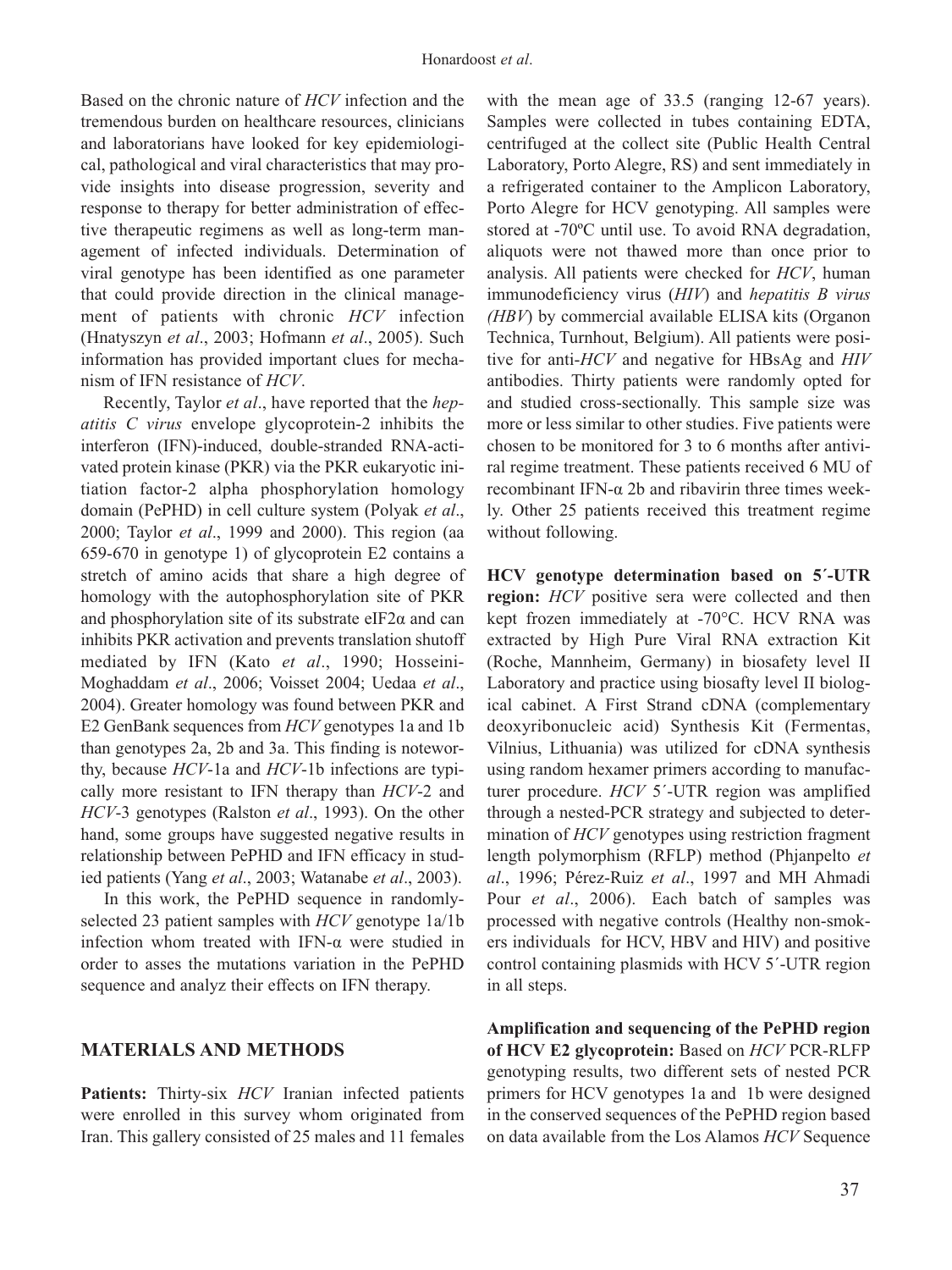#### IRANIAN JOURNAL of BIOTECHNOLOGY, Vol. 6, No. 1, January 2008

|  |  |  |  |  |  |  |  |  |  |  | Table 1. Sequence, polarity and position of primer sets used for amplification and sequencing analysis. |  |  |  |  |
|--|--|--|--|--|--|--|--|--|--|--|---------------------------------------------------------------------------------------------------------|--|--|--|--|
|--|--|--|--|--|--|--|--|--|--|--|---------------------------------------------------------------------------------------------------------|--|--|--|--|

| Designation     | Sequence 5'-3'                         | Polarity            | Positions<br>on genome |
|-----------------|----------------------------------------|---------------------|------------------------|
| genotype 1a     |                                        |                     |                        |
| MP <sub>1</sub> | ACATACTCTCGGTGCGGCTC                   | Outer and sense     | 2121-2140              |
| MP <sub>2</sub> | TGGTGGAGGTGGATGAGGC                    | Outer and antisense | 2407-2425              |
| MP <sub>3</sub> | GGATTACGCCCAGGTGCC                     | nner and sense      | 2149-2199              |
| MP4             | AGAACACGGAAGGACCTGCC                   | nner and antisense  | 2359-2378              |
| genotype 1b     |                                        |                     |                        |
| HS <sub>1</sub> | AACACCTTGACCTGCCCCACGG Outer and sense |                     | 2079-2100              |
| HS <sub>2</sub> | CAGGGTGGTGAAGGAACAGGG                  | Outer and antisense | 2376-2397              |
| HS <sub>3</sub> | <b>CCTGCCCCACGGATTGCTTC</b>            | Inner and sense     | 2089-2108              |
| HS4             | GATCGTGGACAGCAGCAGCG                   | nner and antisense  | 2341-2360              |
|                 |                                        |                     |                        |

Primer positions were referred to accession number AF009606 and AB016785 for HCV 1a and 1b.

Database (Kuiken *et al*., 2005). The conserved PePHD primer sets were identified based on E2 genes of various *HCV* genotypes and subtypes by multiple alignments using ClustalX program, version 1.81 (Thompson *et al*., 1997). The list of primers and their characteristics are shown in Table 1. The nested-PCR was done using *Tag* DNA polymerase (Fermentas, Vilnius, Lithuania) then second-round amplicons were extracted and purified from agarose gel (CoreBio™, Seoul, South Korea) and sequenced in both directions by inner primers using a  $BigDye^{x}$  Terminator v3.1 cycle sequencing kit (Applied Biosystems, Foster City, CA, U.S.A) and ABI Prism® 3700 DNA analyzer sequencer (Applied Biosystems) at Sequence Laboratories Göttingen GmbH (SEQLAB) Germany.

**Reference sequences and phylogenetic analysis:** One hundred-twenty-four *HCV* PePHD sequences (genotypes 1 to 6) were used in this study as our references (Kuiken *et al*., 2005) and then the Iranian *HCV* PePHD sequences were compared to 124 defined HCV isolates. Alignment was performed using CLUSTAL X software, version 1.81 (Thompson *et al*., 1997). Genetic distance was estimated by the Kimura two-parameter matrix (Kimura*,* 1980). Phylogenetic tree was constructed by the neighbor-joining method (Saitou *et al*., 1987). Bootstrap re-sampling and reconstruction was performed for 1000 times to confirm the reliability of phylogenetic trees (Felsenstein*,* 1988). Phylogenetic and molecular evolutionary analysis and nucleotide differences within and between the isolate sequences were calculated by MEGA program, version 2.1 (Kumar *et al*., 2001).

## **RESULTS**

**HCV genotyping and phylogenetic tree:** The 5´- UTR of 30 *HCV* positive serum samples out of 36 were successfully amplified and digested by appropriate restriction enzymes for genotype determination. The RFLP results revealed 84.4% subtype 1a (25/30) and 16.6% subtype 1b (5/30) in studied Iranian *HCV* infected individuals. The PePHD region of the known genotype samples was amplified thoroughly using designed subtype specific primers. Twenty-three out of 30 samples were sequenced and compared with PePHD reference gene sequences. The nucleotide sequences determined in this work were deposited in the GenBank database under the accession numbers DQ463136-DQ463152 and DQ463155-DQ463159 (genotype 1a), DQ463153 - DQ463154 (genotype 1b). The phylogenetic tree analysis based on twenty-three samples (232 bp) of the PePHD amplicon revealed that most of the Iranian *HCV* infected patients have segregated in the branch of the subtype 1a that supported by 100% bootstrap values (1,000 replicates). Two isolates, 209 and 222, were grouped in the HCV-1b branch with 97% bootstrap values. Interestingly, isolate 221 that showed to be *HCV*-1b by RFLP method, clustered in the 1a branch (Fig. 1). The mean percentage of the inter-genotypic distance for the Iranian isolates with other *HCV* genotypes and subtypes are shown in Table 2. Genetic divergenicity in samples from patients who did not receive treatment was 1.5% but in treated patients was 7% (Fig. 2).

### **Amino acid variations in PePHD region:** In order to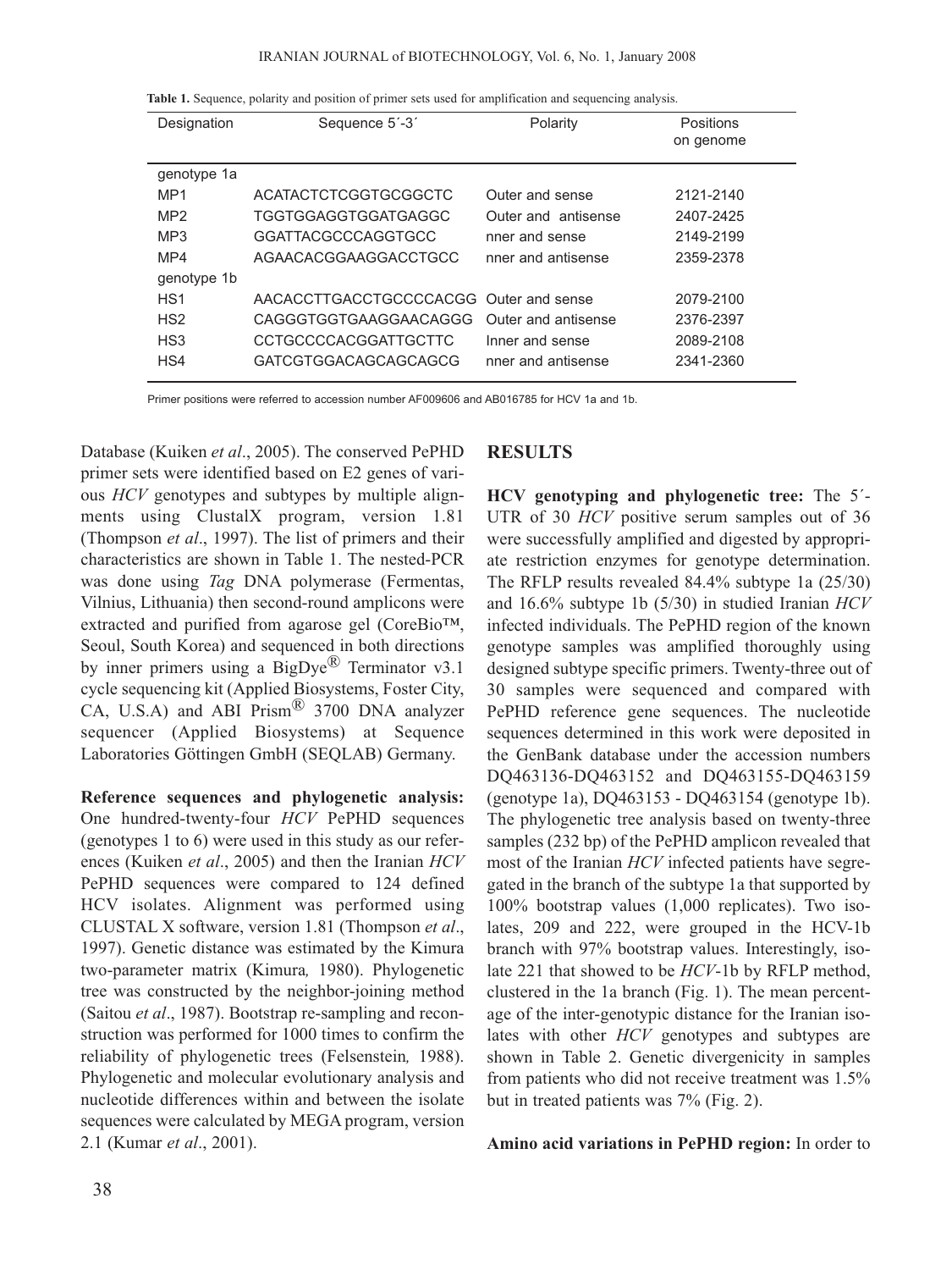#### Honardoost *et al*.



Figure 1. Tree was created by phylogenetic analysis based on Kimura two-parameter distance method followed by Clustal X Neighbor Joining for part of E2 sequence containing PePHD. Samples with treatment history branched in separate cluster from those who did not received therapy. The codes which contain (-0) at the end of themselves, belong to untreated samples.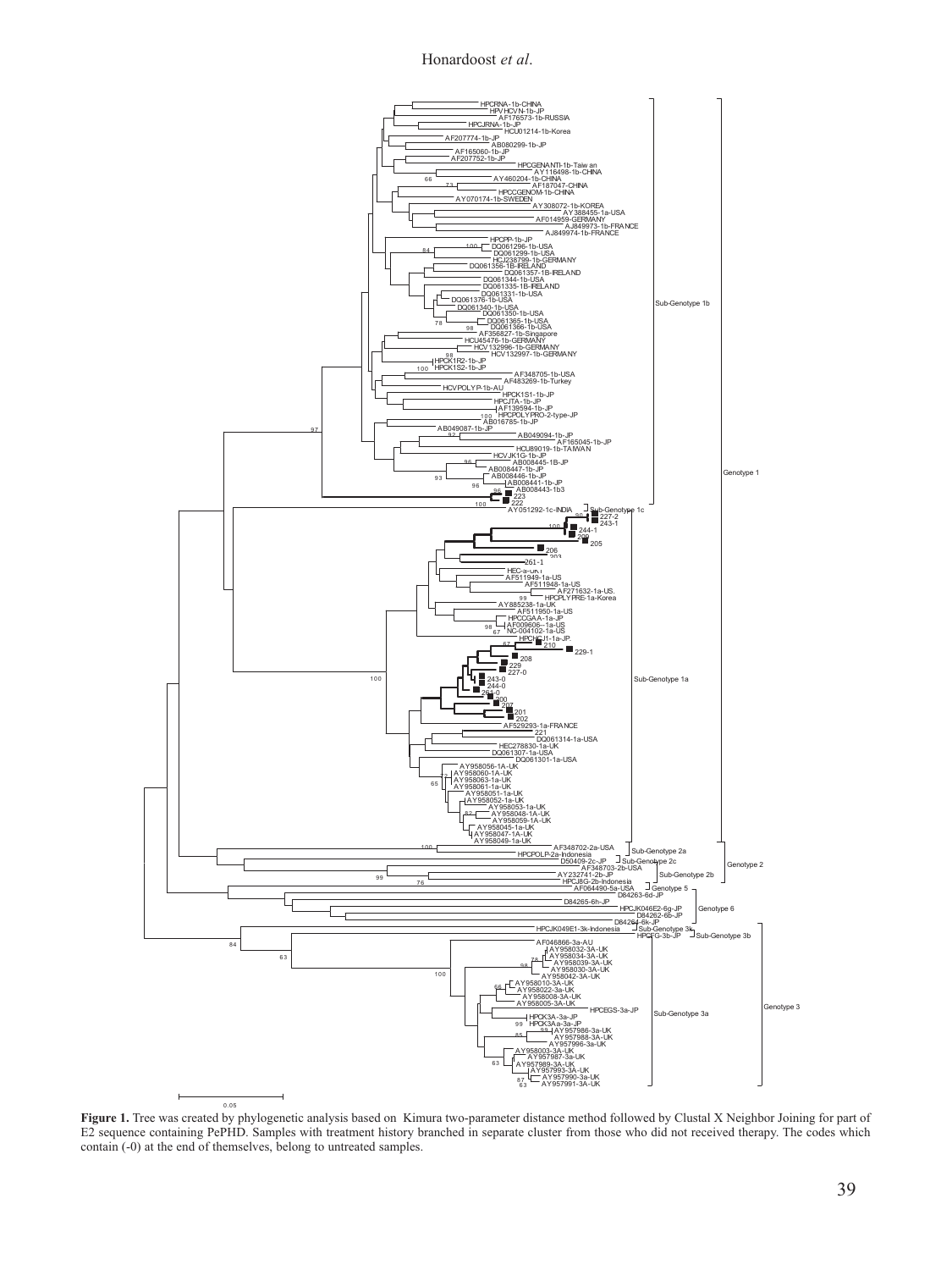| Genotype | $IR-1a$ | $IR-1b$ | 1a      | 1 <sub>b</sub> | 1c      | 2       | 6       | 5       | 3a      | 3 <sub>b</sub> | 3k      |
|----------|---------|---------|---------|----------------|---------|---------|---------|---------|---------|----------------|---------|
| IR-1a    |         | [0.033] | [0.013] | [0.033]        | [0.037] | [0.038] | [0.038] | [0.039] | [0.045] | [0.048]        | [0.049] |
| $IR-1b$  | 0.772   |         | [0.035] | [0.023]        | [0.036] | [0.039] | [0.042] | [0.047] | [0.050] | [0.055]        | [0.048] |
| 1a       | 0.903   | 0.759   |         | [0.031]        | [0.036] | [0.037] | [0.036] | [0.038] | [0.044] | [0.049]        | [0.048] |
| 1b       | 0.725   | 0.836   | 0.743   |                | [0.032] | [0.034] | [0.038] | [0.042] | [0.039] | [0.049]        | [0.040] |
| 1c       | 0.735   | 0.743   | 0.746   | 0.739          |         | [0.037] | [0.039] | [0.041] | [0.043] | [0.052]        | [0.043] |
| 2        | 0.632   | 0.645   | 0.646   | 0.671          | 0.659   |         | [0.037] | [0.043] | [0.043] | [0.043]        | [0.039] |
| 6        | 0.634   | 0.613   | 0.653   | 0.628          | 0.664   | 0.603   |         | [0.037] | [0.043] | [0.043]        | [0.043] |
| 5        | 0.686   | 0.649   | 0.705   | 0.650          | 0.641   | 0.634   | 0.664   |         | [0.053] | [0.052]        | [0.057] |
| 3a       | 0.596   | 0.376   | 0.615   | 0.660          | 0.649   | 0.396   | 0.585   | 0.568   |         | [0.039]        | [0.041] |
| 3b       | 0.563   | 0.563   | 0.590   | 0.534          | 0.589   | 0.392   | 0.590   | 0.594   | 0.717   |                | [0.043] |
| 3k       | 0.592   | 0.623   | 0.600   | 0.676          | 0.676   | 0.602   | 0.602   | 0.566   | 0.693   | 0.687          |         |

**Table 2.** Comparative genetic divergenicity among HCV subtypes of a 230-nucleotide segment derived from the PePHD region of Iranian HCV isolates.

analyze the relationship between the modification of the viral quasispecies and response to antiviral treatment, the pattern of *HCV* quasispecies was explored by sequence and amino acid alignment in samples obtained one week before and three months after IFN therapy (Fig. 3). The majority of three months treated samples showed replacement of amino acids in the Cterminal of PePHD region. In this study, five patients that showed *HCV*-1a genotype were followed before and after IFN therapy. Results of the analysis demonstrated that most of *HCV* E2 PePHD sequences of the followed patients (4/5) had amino acid variation(s). Figure 3 shows the relationship between PePHD amino acids before and during IFN plus ribavirin therapy (three months and in one case six months) in patients infected with *HCV-*1a. Four out of five had amino acid substitutions in their PePHD sequence. These 4 patients had one or two substitutions in the PePHD. One isolate (code 229) had substitutions at



Figure 2. Mean inter genotyping divergenicity within before and after treatment samples.

L666P, L667A and three isolates (codes 227, 243 and 261) had a substitution at L665S.

Phylogenetic analysis results revealed 12 HCV-1a isolates and 2 HCV-1b isolates, while 7 out of 12 HCV-1a PePHD sequences from Iranian patients had the same sequence as in HCV-1a wild type reference isolates (Fig. 4). Five *HCV*-1a patient samples had substitution at S660A, E661D, L667A (in one sample), L667P (in two samples) and T670I. Two *HCV*-1b patient samples had substitution at T670I. Figure 2 depicts the PePHD amino acids and the outcome of IFN therapy in *HCV*-1a/1b infected patients.

### **DISCUSSION**

Recent studies showed that genotype 1a, 1b, and 3a are predominant in Iran (Samimi Rad *et al*., 2004; Zali *et al*., 2000). In Pakistan, genotypes 3b and 3a, in Turkey genotype 1b, in Uzbekistan 1a, 1b, 2a, 2k and 3a, in Lebanon 1g are reported to be the dominant genotypes (Pavio *et al*., 2003). Genotype 4 is the main genotype circulating in most Arabic countries. In Bahrain 4a and in Saudi Arabia *HCV* genotype 4 were detected in 50% of patients and genotype 1b was found in nearly 40% of patients (Elahi *et al*., 2003; Samimi Rad *et al*., 2004). In the present study, our data showed the same result as those demonstrated by Zali and Samimi Rad (Samimi-Rad *et al*., 2004; Zali *et al*., 2000).

Phylogenetic tree analysis explained that the pattern of Iranian 1a subtypes is similar to those of France isolates, but different from other isolates detected in Middle-East countries. This may be related to the fact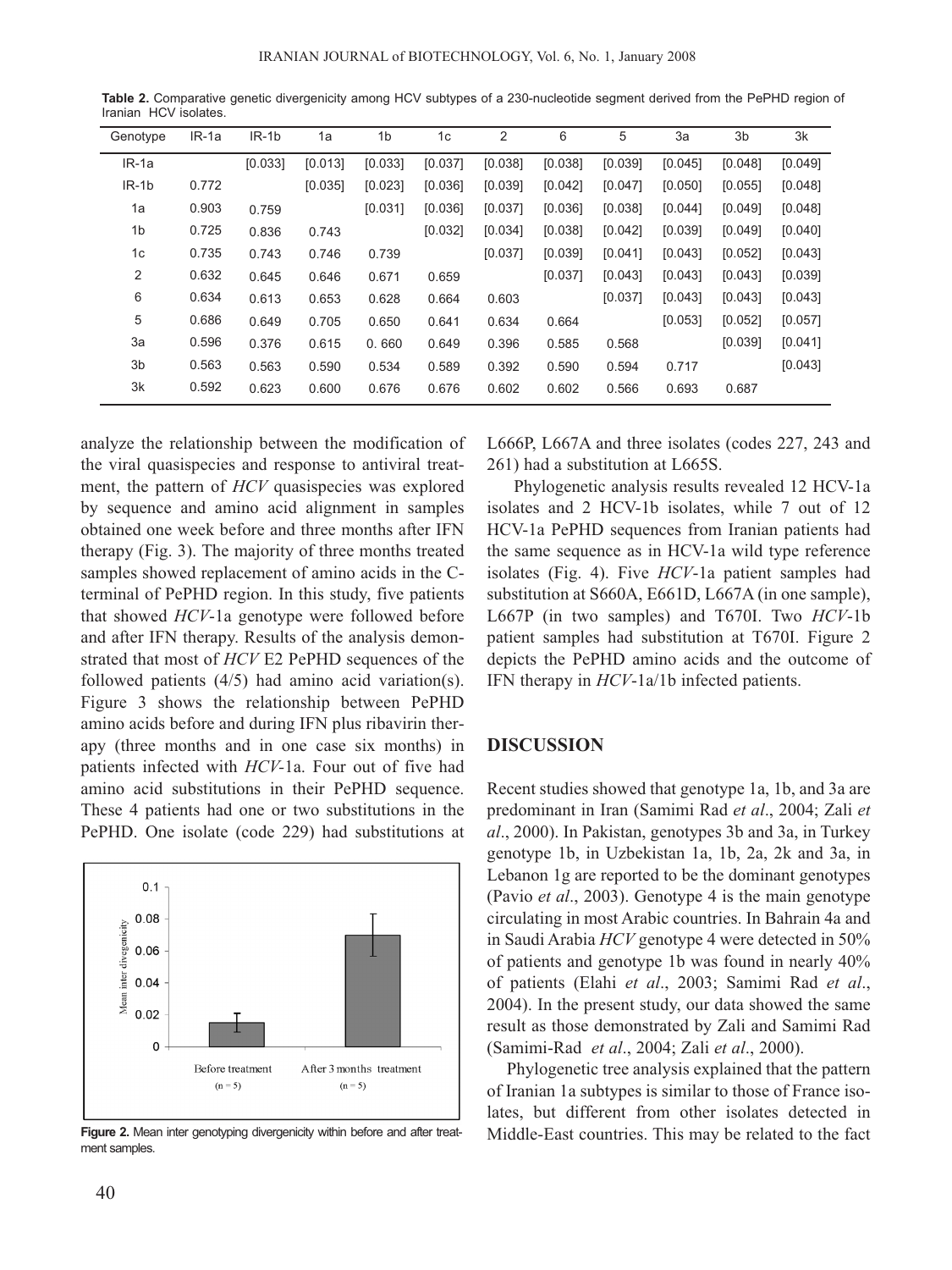**Patient 229** WITPRCLVDYPYRLWHYPCTVNYTLFKVRMYVGGVEHRLDAACNWTRGERCDLDDRDRSELSPLLLSTTOWOVLPCS PT ЗМТ WITPRCLVDYPYRLWHYPCTVNYTLFKVRMYVGGVEHRLQAACNWTRGERCDLDDRDRSELSPLLLSTTQWQVLPCS PТ 6МТ **Patient 243** PТ WITPRCLVDYPYRLWHYPCTVNYTLFKVRMYVGGVEHRLEAACNWTRGERCDLDDRDRSELSPLLLSTTQWQVLPCS ЗМТ **Patient 244** PT WITPRCLVDYPYRLWHYPCTVNYTLFKVRMYVGGVEHRLEAACNWTRGERCDLDDRDRSELSPLLLSTTOWOVLPCS ЗМТ **Patient 261** PТ WITPRCLVDYPYRLWHYPCTVNYTLFKVRMYVGGVEHRLEAACNWTRGERCDLDDRDRSELSPLLLSTTQWQVLPCS ЗМТ

Id after three and six month treatment with INF and Rivavidin, respectively. Amino acids were translat directly from sequences using BioEdit software. PePHD sequence changed during antiviral therapy. PePHD region is shown by fleshes. Person is shown by fleshes. **Figure 3.** PT: HCV PePHD region amino acid before treatment, 3MT and 6MT: HCV E2 region amino acid after three and six month treatment with INF and Rivavidin, respectively. Amino acids were translated directly from sequences using BioEdit software. PePHD sequence changed during antiviral therapy.

that Iranian patients are infected with European isolates. Interestingly, the two *HCV*-1b isolates have shown no similarity to other 1b isolates and branched in separate cluster, but because of a low difference with other genotype 1 subtype it could not be confirmed as a new subtype (Zein, 2000). Genetic diver-

genicity among *HCV* subtypes showed that mutation rate of the studied region is the same as the whole genome (Table 2). The genetic sequence of different HCV genotype vary by as much as 35%. The degree of difference in nucleotide sequences among isolates vary from one genomic region to another genotype,

| $HCV-1a-JP$ | WITPRCLVDYPYRLWHYPCTINYTIFKVRMYVGGVEHRLDAACNWTRGERCDLEDRDRSELSPLLLSTTQWQVLPCS |
|-------------|-------------------------------------------------------------------------------|
| $200 - 1a$  |                                                                               |
| $201 - 1a$  |                                                                               |
| $202 - 1a$  |                                                                               |
| $203 - 1a$  |                                                                               |
| $205 - 1a$  |                                                                               |
| $206 - 1a$  |                                                                               |
| $207 - 1a$  |                                                                               |
| $208 - 1a$  |                                                                               |
| $209 - 1a$  |                                                                               |
| $210 - 1a$  |                                                                               |
| $213 - 1a$  |                                                                               |
| $221 - 1b$  |                                                                               |
| $222 - 1b$  |                                                                               |
| $223 - 1b$  |                                                                               |

**Figure 4.** Sequence alignment of hepatitis C virus (HCV) envelope glycoprotein (E2) containing PePHD region in random samples. The sequence was translated and the deduced amino acid sequence was aligned relative to HCV genotype 1a ,accession number HPCHCJ1. The PePHD encompassing amino acid 276-287 (RSELSPLLLTTT) for HCV genotype 1a of the E2 protein is shown by fleshes.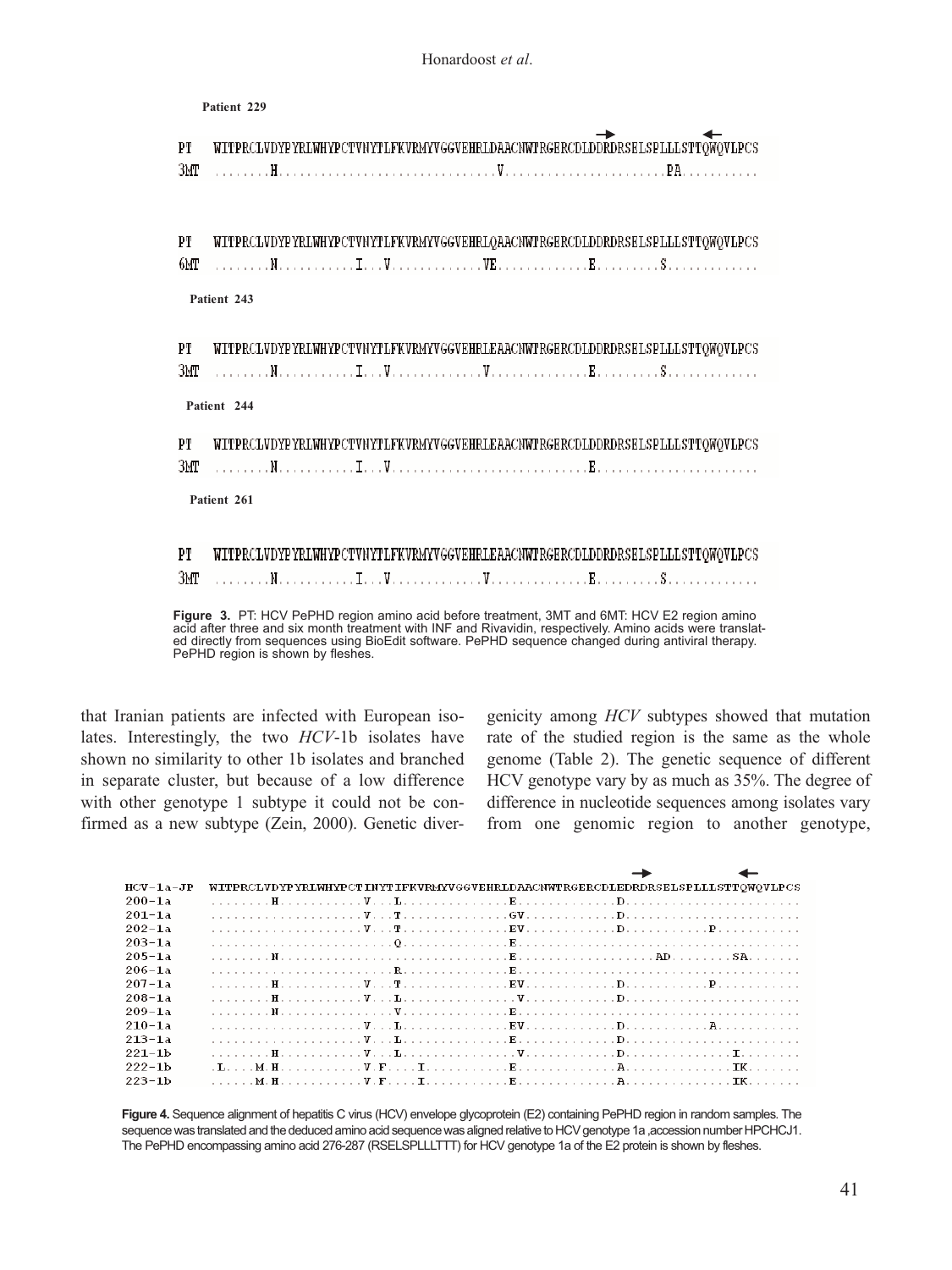explained by Simmonds *et al*., (2001). Sequence similarities between members of the different genotypes of 230-bp segment of E2 region used in our laboratory had the same results with the percentage of nucleotide similarities when the full length sequence of the *HCV* genome was employed.

Virological response to antiviral therapy in *HCV*infected patients is influenced by host-and/or virusrelated factors (Layden-Almer *et al*., 2006; Pavio *et al*., 2003; Abid *et al*., 2000; Ralston *et al*., 1993). Because of highly different sustained response rates to antiviral therapy between *HCV* genotypes (30% in *HCV*-1 in comparison with 65% in *HCV* non-1 genotype), virus-related factors are apparently important. More recently, the *HCV* E2 protein of *HCV*-1a/b isolates was shown to bind PKR and inhibit its function *in vitro* through PePHD region (Taylor *et al*. 1999). In the current study, the mutational pattern within a part of Cterminal of *HCV* E2 protein comprising the PePHD sequences was investigated in 22 Iranian *HCV*-infected patients. Four of them were followed one week before and three months after IFN therapy. In previous studies, Sarrazin et al. showed mutations at codons 668 and 669 in 3a sustain responders (SR) and at codons 663 and 662 in 1b SR (Sarrazin *et al*., 2000) and others indicated that HCV-1b/2a/2b PePHD mutations at codons 659, 660, 661, 662 and 665 have positive roles in IFN resistance (Lo *et al*., 2001). This is consistence with the finding that HCV E2 protein plays important role to repress the function of PKR through mutations in PePHD region (Taylor *et al*., 1999) but accordance with some of the former studies, the PePHD and its flanked region within HCV-E2 was found to be highly conserved in SR, ETR, and NR patients (Sarrazin *et al*., 2000).

In the followed group, genetic divergenicity within samples who did not receive treatment was 1.5% but in treated patients was 7% which shows the occurrence of some mutations. It means that treatment could affect on mutations in this region.

In isolate 229-1 mutations at L667A and L666P, in code 227-2, mutations at L665S and in isolate 243-1 mutation at L665S have occurred. Code 244-1 did not show any mutation during therapy. Codons 665, 666 and 667 located in the homologous region to eIF2 $\alpha$ and PKR, therefore the substitution at these positions seems to affect the binding of E2/PKR leading to IFN resistance. In addition, upstream and downstream mutations and their influence on conformation of E2

protein and PePHD region are important. E2 is a protein and like other proteins every change in amino acid sequence may affect its functional properties (Lewin *et al*. 1994). In isolate 229-1 mutations at D629H\* and A625V have occurred which D629H\* is important because of changing acidic amino acid to non polar. In isolate 227-2, mutations at L649V, L645V, L641I, D610N\*, L655E and Q650E were shown in which D610N\* is the most important one because of shifting acidic amino acid to the polar one. Alteration at L655E because of shifting non polar to polar and Q650E as a consequence of changing polar to acidic amino acid are important as well. In codes 243-1 and 261-1 mutations at L649V, L645V, L641I, D629N\* and L655E have occurred which D629N\* and L655E are important due to prior reasons and in codes 244-1, mutations at L641I, D629N\*, L645V and L655E were shown that D629N\* and L655E are repeated. All of these data indicate that PePHD region and its upstream and downstream shifted acidic phase to basic and polar phases and this change may influence the charge of peptide and conformational changes in the product of PePHD region. Mutation pattern in random samples was the same and 7 out of 13 patients had PePHD sequence variation. Mutations in isolate 210 at L667A, in isolate 202 and 207 at L666P, in isolate 221, 222 and 223 at T670I and in isolate 205 at S660A and E661D was observed in PePHD region. Codons 666, 667 and 670 that are located in the homologous region to eIF2α and PKR. Consequently the replacement at these positions seems to affect the binding of E2/PKR leading to IFN resistance (Taylor *et al*., 2001). Variation at positions I603L, D610H, D610N, V622I, L626T, L626V, L626R, L626I, L626Q, L640V, E641Q, E641D, E641G, A642V, D655E, D655A, Q671A and Q671K showed that acidic properties of this region changed to basic and polar which may affect the PePHD properties. On the other hand, amino acid variation in the PePHD consensus sequence of HCV-1a from the wild type could be detected more often in patients who were treated with IFN plus ribavirin.

In conclusion, these results revealed that three months treatment may cause mutation in PePHD and these mutations may influence its inhibitory properties and patients with these mutations may be treated completely. This suggests that mutations in wild type PePHD sequence could be correlated with complete response to the IFN treatment.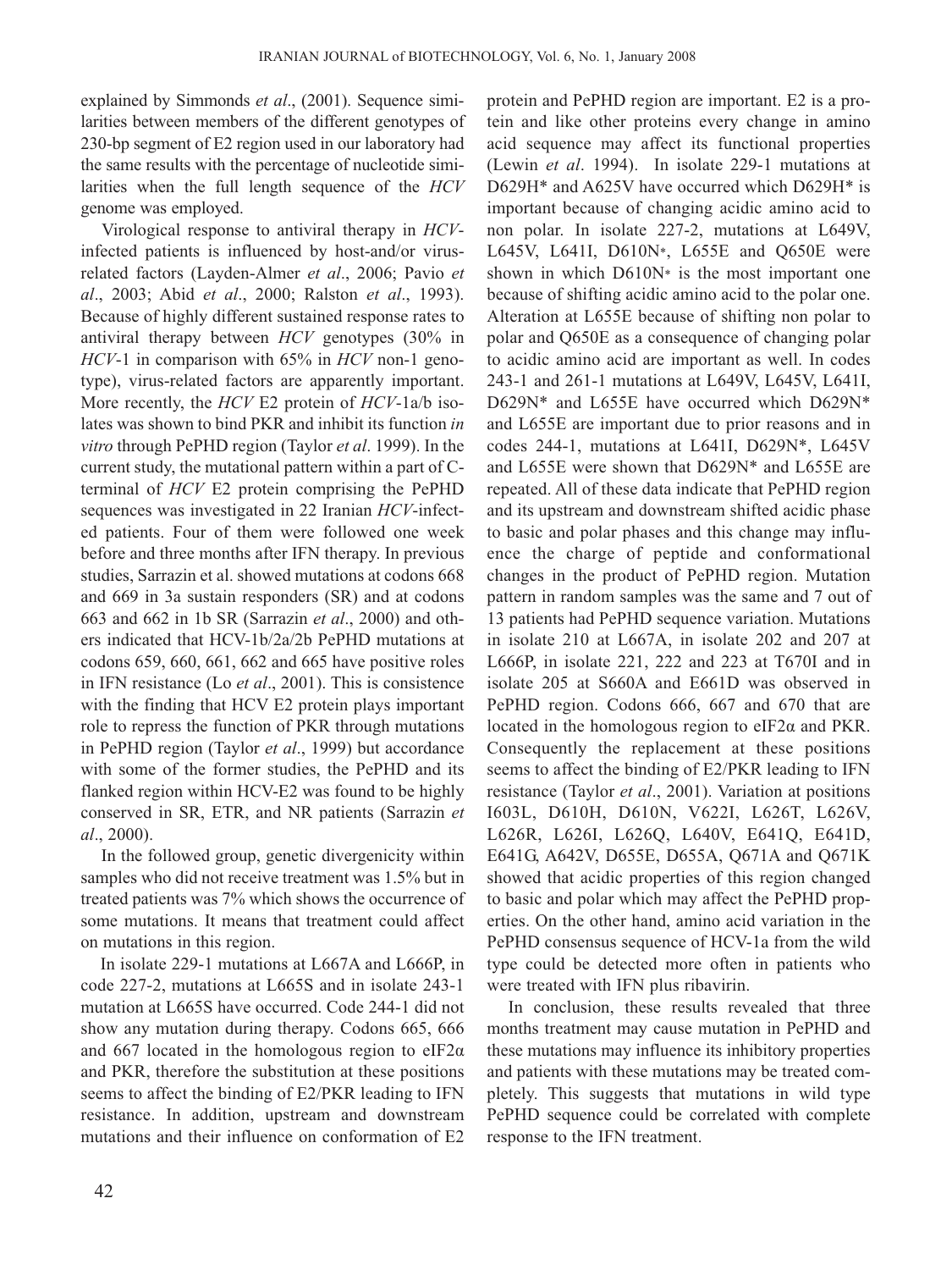#### **Acknowledgments**

We would like to thank Dr Hanieh Zaer-Rezaee and Parisa Porsa from DDRC and Mr. Reihani from Bahar Laboratory for sample collection and Mr. Malekhossein Ahmadipour for his assistance.

#### **References**

- Abid K, Quadri R, Negro F (2000). Hepatitis C virus, the E2 envelope protein, and alpha-interferon resistance. *Science* 287: 15- 55.
- Ahmadi Pour MH, Keivani H, Sabahi F, Alavian SM (2006). Determination of HCV Genotypes, in Iran by PCR-RFLP. *Iranian J Publ Health*. 35: 54-61.
- Alexopoulou A, Dourakis SP (2005). Genetic heterogeneity of hepatitis viruses and its clinical significance. *Curr Drug Targets Inflamm Allergy*. 4: 47-55.
- Choo Q, Kau G, Weiner A, Overby L (1989). Isolation of a cDNA clone derived from a blood-borne non-A non-B viral hepatitis genome. *Science* 244: 359-362.
- De Mitri MS, Mele L, Morsica G, *et al*. (2000). Effect of increasing dose of interferon on the evolution of hepatitis C virus 1b quasispecies. *J Med Virol*. 60: 133-138.
- Egusa K, Kondo J (2003). Efficacy of interferon retreatment on interferon-resistant patients with chronic hepatitis C. *Acta Med Okayama*. 57: 151-158.
- Elahi E, Pourmand N, Chaung R, Rofoogaran A, Boisver J, Samimi-Rad K, Davis RW, Ronaghi M (2003). Determination of hepatitis C virus genotype by Pyrosequencing. *J Virol Methods*. 109: 171-176.
- Felsenstein J (1988). Phylogenies from molecular sequences: inference and reliability. *Annu Rev Gene.* 22: 521-65.
- Helbling B, Stamenic I, Viani F, *et al*. (2002). Interferon and amantadine in naive chronic hepatitis C: a double-blind Randomized placebo-controlled trial. *Hepatology* 35: 447- 454.
- Hnatyszyn HJ (2005). Chronic hepatitis C and genotyping: the clinical significance of determining HCV genotypes. *Antivir Ther*. 10: 1-11.
- Hofmann WP, Zeuzem S, Sarrazin C (2005). Hepatitis C virusrelated resistance mechanisms to interferon alpha-based antiviral therapy. *J Clin Virol*. 32: 86-91.
- Hosseini-Moghaddam SM, Keyvani H, Kasiri H, Kazemeyni SM, Basiri A, Aghel N, Alavian SM (2006). Distribution of hepatitis C virus genotypes among hemodialysis patients in Tehran a multicenter study*.J Med Virol*. 78: 569-73.
- Kato N, Hijikata M, Ootsuma Y, Nakagawa M, Ohkoshi S, Sugimura T, Shimotohno K (1990). Molecular cloning of the human hepatitis C virus genome from Japanese patients with non-A, non-B hepatitis. *Proc Natl Acad Sci USA*. 87: 9524- 9528.
- Kimura M (1980). A simple method for estimating evolutionary rates of base substitutions through comparative studies of nucleotide sequences. *J Mol Evol*. 16: 111-120.
- Kuiken C, Yusim K, Boykin L, Richardson R (2005). HCV sequence database. The Los Alamos HCV Sequence

Database. *Bioinformatics* 21: 379-384. Available from: URL:http://www.lanl.HCV.gov

- Kumar S, Tamura K, Jakobsen IB, Nei M (2001). MEGA2: Molecular evolutionary genetic analysis software. *Bioinformatics* 17: 1244-1245.
- Layden-Almer JE, Cotler SJ, Layden TJ (2006). Viral kinetics in the treatment of chronic hepatitis C. *J Viral Hepat*. 13: 499- 504.
- Lewin B (1994). *Genes V*. 2ed ed. New York: Oxford University press. Inc, PP. 279-314.
- Lo S, Lin HH (2001). Variations within hepatitis C virus E2 protein and response to interferon treatment. *Virus Res*. 75: 107- 112.
- Pavio N, Lai M (2003). The Hepatitis C virus persistence: how to evade the immune system. *J Biosci* 28: 287-304.
- Pérez-Ruiz M, Torres C, García-López P (1997). Determination of HCV RNA concentration by direct quantitation of the products from a single RT-PCR. J *Virol Methods* 69: 113-124.
- Phjanpelto P, Lappalainen M, Widell A, Askainen K, Paunio M (1996). Hepatitis C genotypes in Finland determined by RFLP. *Clin Diagnos Virol*. 7-16.
- Polyak SJ, Nousbaum JB, Larson AM, Cotler S, charithers R, Gretch DR (2000). The protein kinase-interacting domain in the hepatitis C virus envelope glycoprotein-2 gene is highly conserved in genotype 1-infected patients treated with interferon. *J Infect Dis*. 182: 397-404.
- Ralston R, Thudium K, Berger K (1993). Characterization of hepatitis virus envelope glycoprotein complexes expressed by recombinant vaccinia virus. *J Virol* 67: 6753-6761.
- Saitou N, Nei M (1987). The neighbor-joining method: a new method for reconstructing phylogenetic trees. *Mol Biol Evol*. 4: 406-425.
- Samimi-Rad K, Nategh R, Malekzadeh R, Norder H (2004). Molecular epidemiology of hepatitis C virus in Iran as reflected by phylogenetic analysis of the NS5B region. *J Med Virol*. 74: 246-252.
- Sarrazin C, Kornetzky I, Ruster B (2000). Mutations within the E2 and NS5A protein in patients infected with hepatitis C virus type 3a and correlation with treatment response. *Hepatology* 3:1360-1370.
- Simmonds P (2001). The origin and evolution of hepatitis viruses in humans. *J Gen Virol* 82: 693-717.
- Taylor DR, Lai M, Tain B, Romano P (2000). Hepatitis C virus envelope protein E2 dose not inhibit PKR by simple competition with auto phosphorylation site in RNA-binding . *J Virol*. 2: 1743-1756.
- Taylor DR, Shi S, Lai M (2000). Hepatitis C virus and interferon resistance. *Microbes Infect* 2: 1743-1756.
- Taylor DR, Shi ST, Romano PR, Barber GN, Lai M (1999). Inhibition of the interferon-inducible protein kinase PKR by HCV E2 protein. *Science* 285: 107-110.
- Thompson JD, Gibson TJ, Plewniak F, Jeanmougin F, Higgins DG (1997). The CLUSTAL X windows interface: flexible strategies for multiple sequence alignment aided by quality analysis tools. *Nucleic Acids Res*. 24: 4876-4882.
- Uedaa E, Enomotoa N, Sakamoto N, *et al*. (2004). Changes of HCV quasispecies during Combinationtherapy with interferon